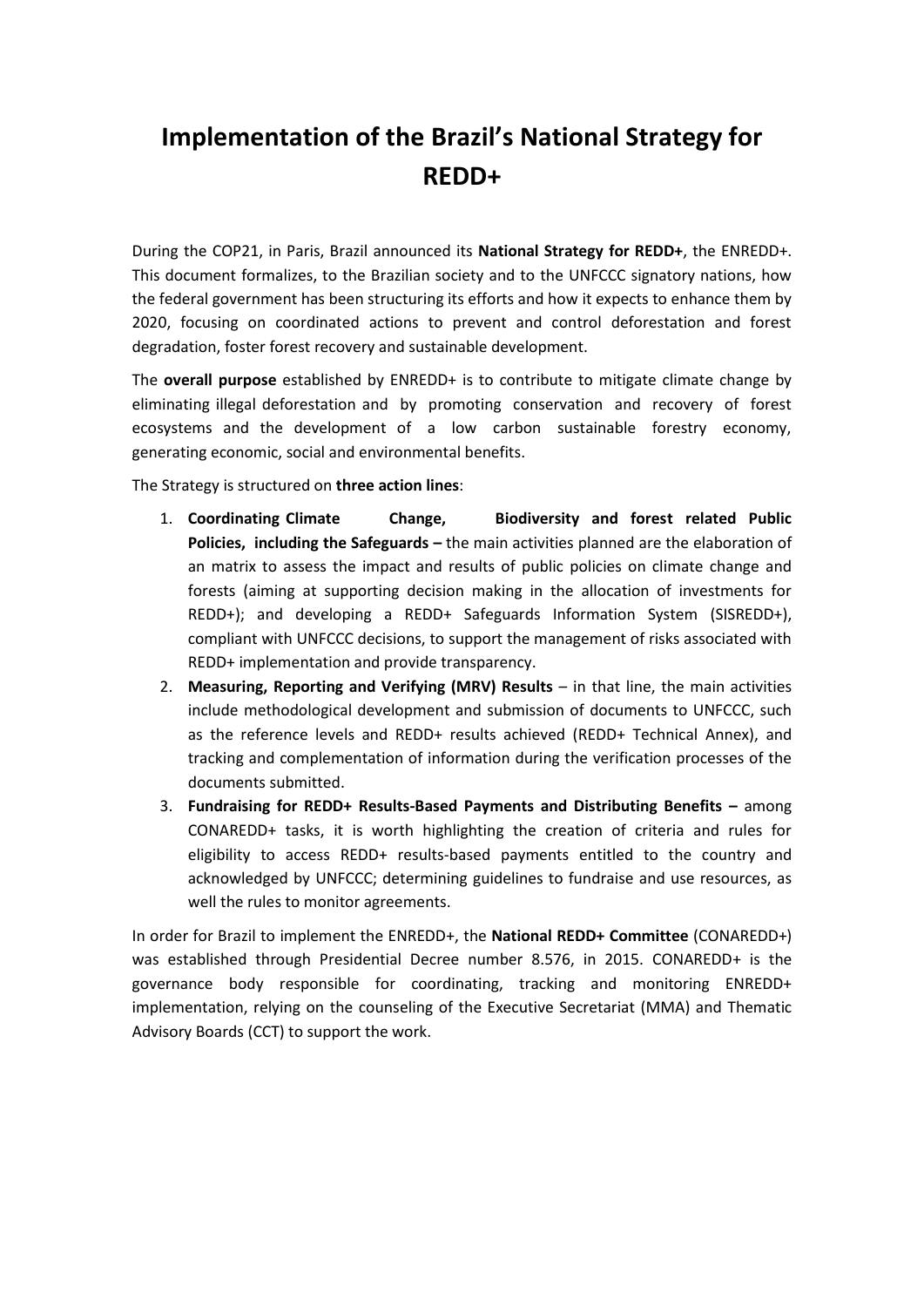

*ENREDD+ management structure.*

CONAREDD+ is formed by the Ministry of the Environment, which it its head; the Civil House; the Ministry of Finance; the Secretary of State; the Ministries of Agriculture, Cattle Breeding and Food Supply; Science, Technology and Innovation and Communication; Agrarian Development; and the Government Office at the President's Cabinet. The National Committee invites two representatives and two deputy members from the state governments, appointed by the Brazilian Environmental State Agencies Association - ABEMA; a representative and a deputy member of the local governments, appointed by the National Association of Municipal Environmental Agencies - ANAMMA; and two representatives and two deputy members of the Brazilian organized civil society, appointed by the Brazilian Forum on Climate Change - FBMC. Currently, the government is revising how CONAREDD+'s seats are distributed, aiming at extending participation and guest members.

**Thematic Advisory Boards** (CCT) are formed by 30 representatives from civil society and public and private entities, which is key for a successful REDD+ implementation in Brazil throughout all stages. Up to the present moment, CONAREDD+ has created three CCTs: (i) **Safeguards**; (ii) **Federative Relations**; and (iii) **Fundraising and Distribution of Non-Reimbursable Resources**. CCTs are operational structures that enable the implementation of lines of action 1 and 3, with broad social participation. Its composition follows some criteria related to work themes, as well as gender, regional distribution and different forms of knowledge.

CONAREDD+ defines the guidelines for the implementation of the ENREDD+ from Resolutions, which are produced based on CCTs deliverables. As discussions advance at CONAREDD+ meetings and the members come to a consensus about a certain product, the Executive Secretary writes a Resolution minute about the topic and submits it for CONAREDD+ approval. CCTs and CONAREDD+ meetings are documented to reflect different points of views expressed by their members.

CONAREDD+ established in its internal norm that decisions shall be made by consensus and, whenever it is not possible to vote, it shall ensure that at least one representative besides the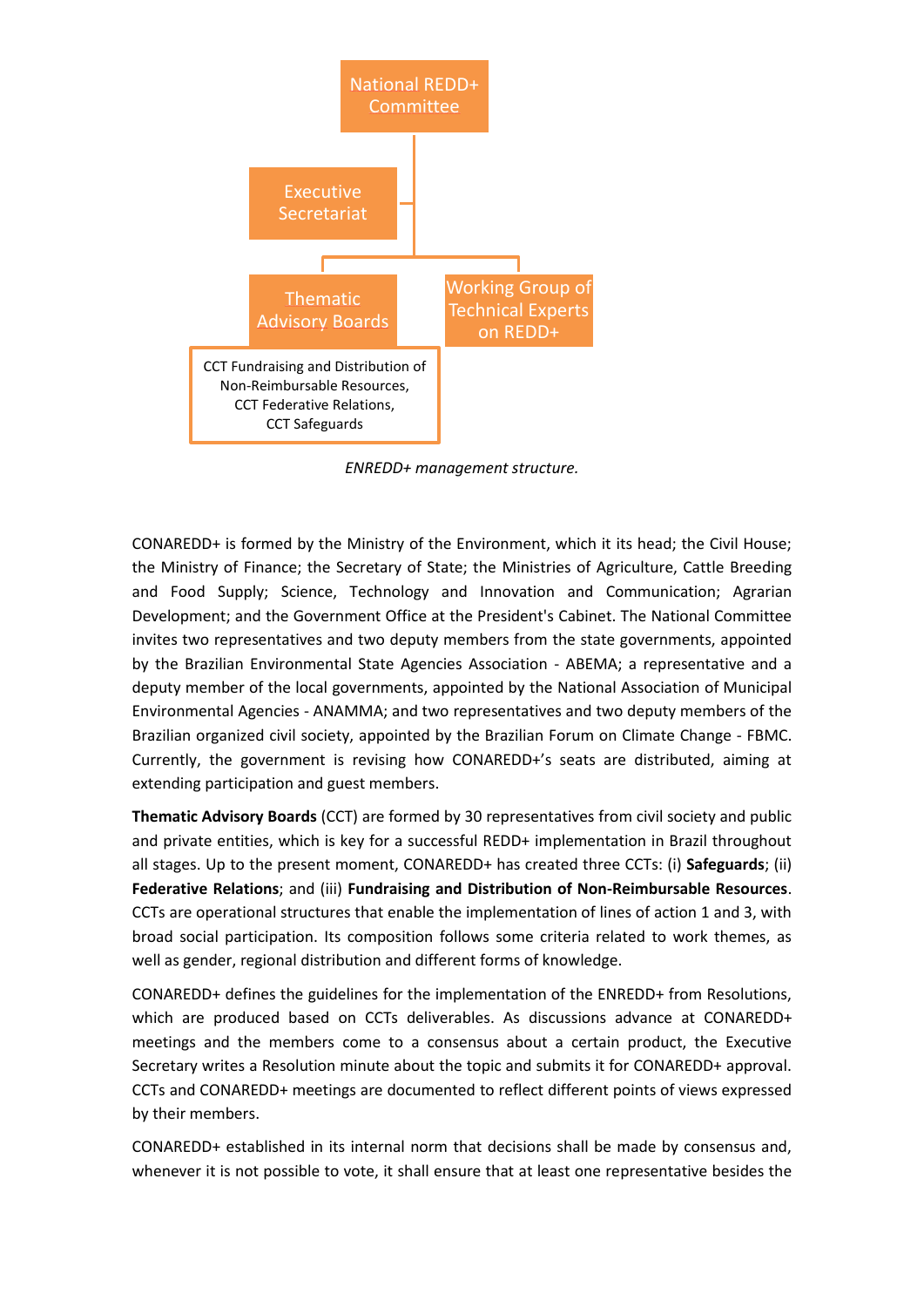federal government agrees with the resolution, which prevents a unilateral resolution on behalf of the federal government.

Up to now, CONAREDD+ has held 5 meetings and has approved **7 resolutions**, as shown below. The Board on Fundraising and Distribution of Non-Reimbursable Resources supported the formulation of CONAREDD+'s Resolutions number 6 and 7.

| <b>Resolution #1</b>                                               |                                                                                                                                                |  |                                                                        |  | <b>Resolution #2</b>                                                                                         |                      | <b>Resolution #3</b>                                                                    |  |  | <b>Resolution #4</b> |                                                                                                                                        |  |
|--------------------------------------------------------------------|------------------------------------------------------------------------------------------------------------------------------------------------|--|------------------------------------------------------------------------|--|--------------------------------------------------------------------------------------------------------------|----------------------|-----------------------------------------------------------------------------------------|--|--|----------------------|----------------------------------------------------------------------------------------------------------------------------------------|--|
| •Establishes the<br>creation of Thematic<br><b>Advisory Boards</b> |                                                                                                                                                |  | •Creates the<br><b>Thematic Advisory</b><br><b>Board on Safeguards</b> |  |                                                                                                              |                      | •Creates the<br><b>Thematic Advisory</b><br>Board on the<br><b>Federative Relations</b> |  |  |                      | •Creates the<br><b>Thematic Advisory</b><br><b>Board on Fundraising</b><br>and Distribution of<br>Non-Reimbursable<br><b>Resources</b> |  |
|                                                                    | <b>Resolution #5</b><br>• Establishes general<br>principles to implement<br><b>REDD+ National Strategy</b><br>through CONAREDD+<br>and its CCT |  |                                                                        |  |                                                                                                              | <b>Resolution #6</b> |                                                                                         |  |  |                      | <b>Resolution #7</b>                                                                                                                   |  |
|                                                                    |                                                                                                                                                |  |                                                                        |  | •Establishes the<br>distribution of limits of<br>REDD+ results-based<br>payments fundraising<br>Amazon biome |                      | from deforestation of the                                                               |  |  |                      | • Sets eligibility rules for<br>Amazonian states and<br>federal bodies to access<br>results-based payments.                            |  |

*CONAREDD+ resolutions.*

In the next section we present a summary of the work produced up to now by the three CCTs.

#### **Thematic Advisory Board on the Safeguards**

The Thematic Advisory Board on Safeguards (**CCT-Salv**) generates inputs to support CONAREDD+ decision making on how the Cancun Safeguards have been addressed and respected throughout REDD+ implementation in Brazil.

The CCT-Salv had been working on developing the interpretation of the Cancun Safeguards for the Brazilian context, whose final document is the base for a Resolution minute, for the CONAREDD+'s consideration as early as 2017. This work is essential for development in progress of SISREDD+.

CCT-Salv also participated in the preparation of "Second Summary of Information on How the Cancun Safeguards Were Addressed and Respected by Brazil Throughout the Implementation of Actions to Reduce Emissions from Deforestation in the Amazon Biome". After discussions on its structure and content, members of the CCT-Salv also participated in the "Open Workshops for contributions to the 2nd Summary on the Safeguards", held in September 2017. This event was the first effort to collect contributions from the society to formulate the Second